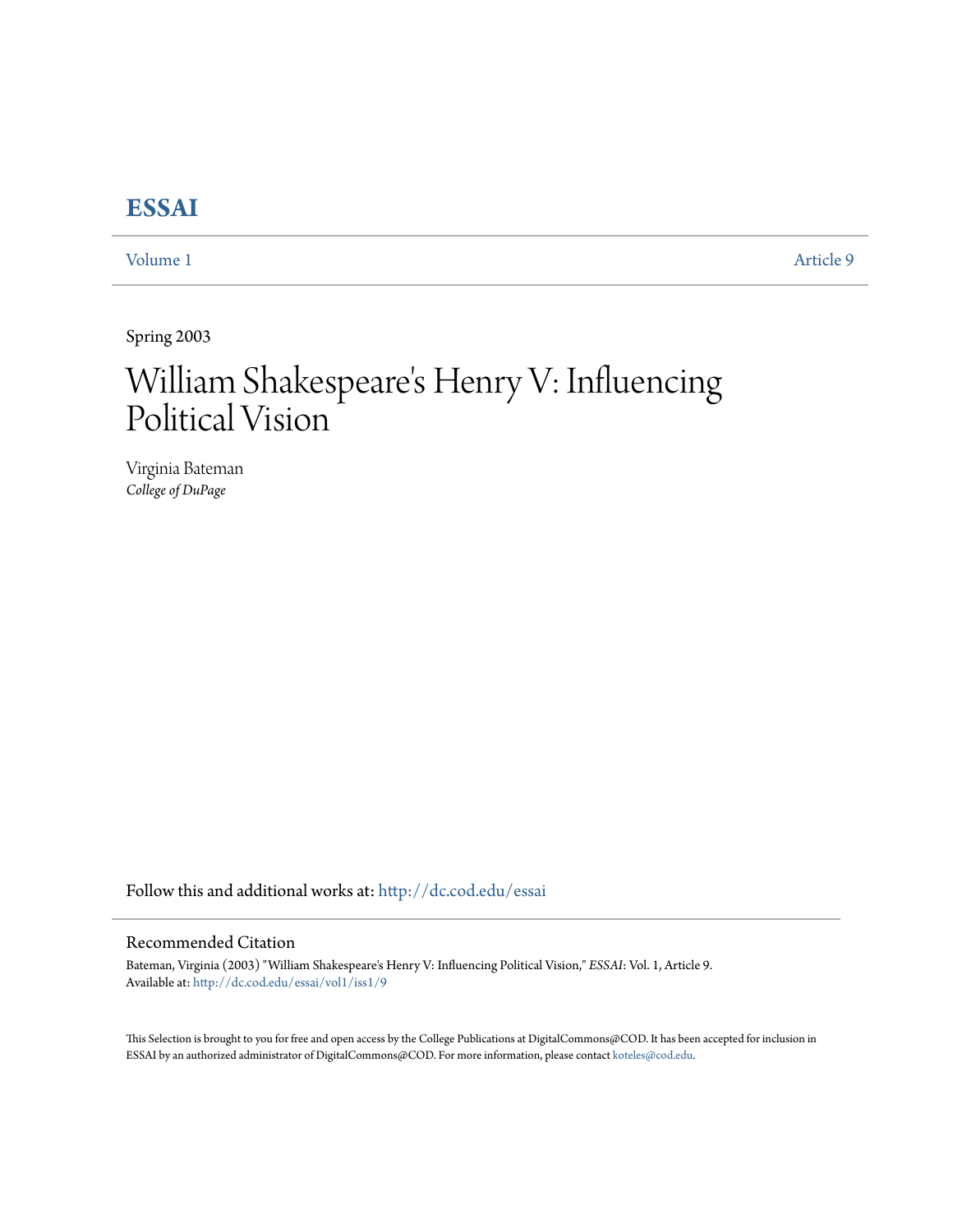William Shakespeare: Influencing Political Vision

#### by Virginia Bateman

#### (English 228 Shakespeare)

The Assignment: Write the second paper that will argue for Shakespeare's flexibility, plasticity, timelessness, timeliness, and/or universality in the light of your futures, interests, academic majors, and personal concerns and ambitions.

uthors, whose motives have been either to educate or entertain, have been writing about politics for centuries. These writings can often be used as textbooks for the study of contemporary political science. William Shakespeare's  $\underline{Henry V}$  is a prime example of how great political uthors, whose motives have been either to educate or entertain, have been writing ab<br>for centuries. These writings can often be used as textbooks for the study of contemp<br>political science. William Shakespeare's <u>Henry V</u> Shakespeare's play was clearly influenced by the writings of Niccolo Machiavelli, and Shakespeare's Henry V, in turn, influenced American President John F. Kennedy who would continually quote the famous St. Crispin's Day speech from Henry V to his staff (Henry V, 4.3.20-70; Leamer 479). The Kennedy Administration offers an example of real-world implementation of the Shakespearean approach to politics. Each time one sees a play by Shakespeare, one is studying modern day politics. Similarly, every time a political strategist studies Theodore White's classic The Making of the President 1960, which details John F. Kennedy's campaign tactics during the 1960 presidential election, and other writings about Kennedy, he is indirectly studying the political theories of both Machiavelli and Shakespeare. King Henry V of England and President John F. Kennedy were masters of the maintenance of power.

Although Machiavelli does not possess a positive public image, both men, who were adored by the public, followed Machiavelli's principles for maintaining authority. Machiavelli's The Prince, a guide to maintaining political power, has been misinterpreted, resulting in great damage to Machiavelli's reputation. As a consequence of misinterpretations of Machiavelli's writings, the term Machiavelli took on negative connotations both in Renaissance and contemporary times. The word Machiavellian is used by modern-day society to describe unscrupulous political leaders, as defined by New Webster's Dictionary and Thesaurus of the English Language: "of or related to the theories of Machiavelli // characterized by cunning duplicity." This interpretation of Machiavelli stems widely from his statement in The Prince: "....it is much safer to be feared than loved..."(90). While among one of the most famous quotes in history, it is an incomplete quote, taking Machiavelli's words out of context. Machiavelli's ideal ruler was one who was capable of being both feared and loved, and this ability was obtained by King Henry V and by President Kennedy. In the text of The Prince literally, Machiavelli actually advocated mercy over cruelty, but said cruelty, while not the preferred option, was sometimes necessary to maintain power (89). He advocated the cruel suppression of minor rebellions in order to prevent the wider spread of violence of revolution (89). According to Machiavelli, "...one ought to be both feared and loved, but as it is difficult for the two to go together, it is much safer to be feared than loved, if one of the two has to be wanting.[...]...for love is held by a chain of obligation which, men being selfish, is broken whenever it serves their purpose; but fear is maintained by a dread of punishment which never fails.[...] I conclude, therefore, with regard to being feared and loved, that men love at their own free will, but fear at the will of the prince, and that a wise prince must rely on what is in his power and not what is in the power of others, and he must contrive to avoid incurring hatred..."(90-91).

Although King Henry V was born before Machiavelli, his leadership style incorporated Machiavelli's principles. Shakespeare's play, which is a combination of fact and fiction, glorifies these principles, making them a tribute to English nationalism. Historically, King Henry V was more popular than his father among the English masses (Norwich 175). In The Prince Machiavelli states, "...that it is necessary for a prince to possess the friendship of the people; otherwise he has no resources in times of adversity" (65). Henry V's popularity did not mean he was always merciful toward his enemies. In the

1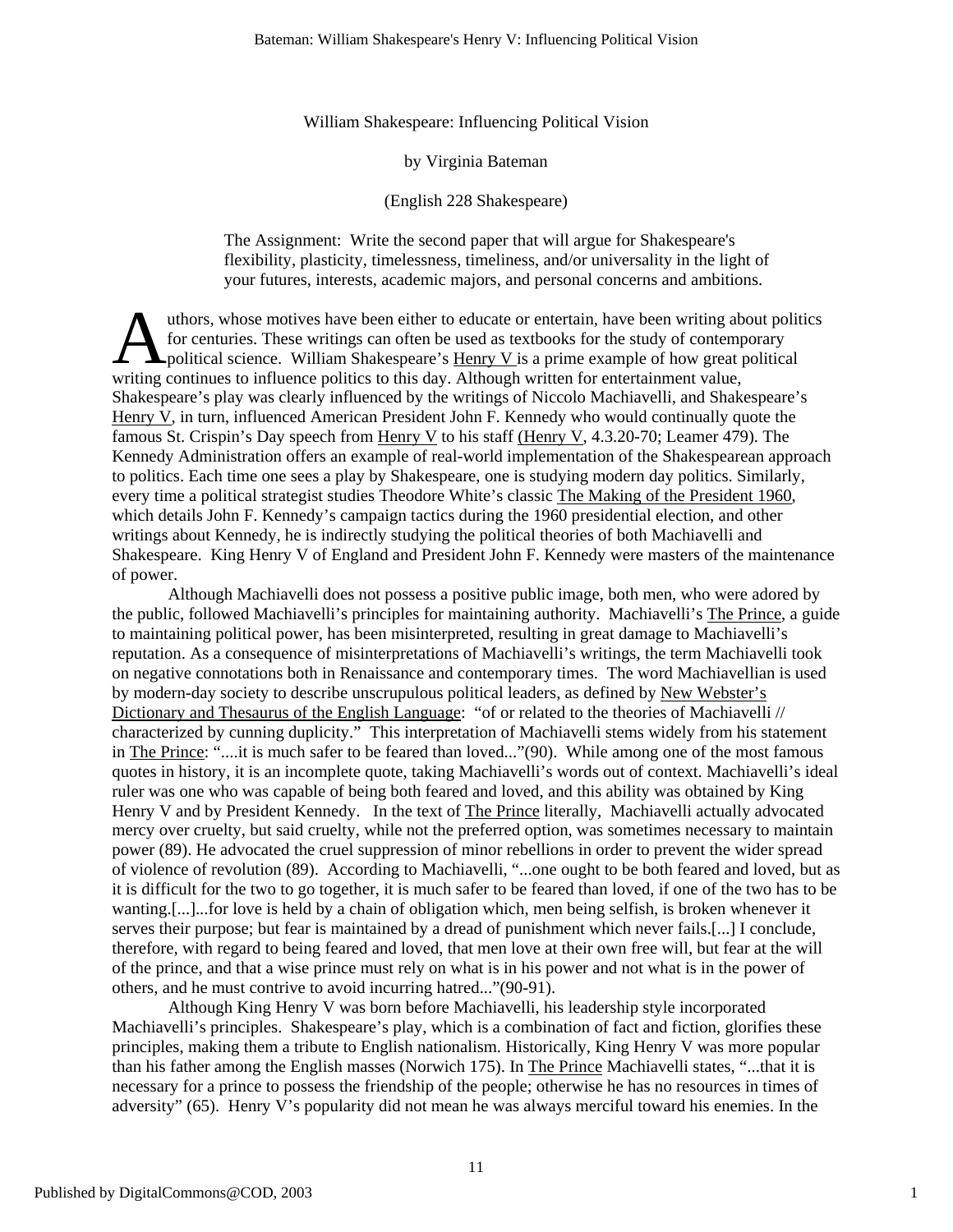#### *ESSAI, Vol. 1 [2003], Art. 9*

Battle of Harfleur, although he did not sack the city, he demanded that the residents of the city swear allegiance to Britain; those who refused, including 2,000 women and children, were driven from the city (Norwich 183). Yet, they were not killed, which is an example of a Machiavellian advocated blend of mercy and cruelty. Despite the fact much of Shakespeare's play is historically accurate and his account of this event is inaccurate; at this battle, the character King Henry says, "Use mercy to them all for us...," making Shakespeare's character less Machiavellian and more likable to a theater audience (3.3.55). In a later scene, one of the commoners with whom King Henry socialized in his youth, Bardolph, is caught robbing a church, and King Henry orders the execution of his former friend, applying Machiavelli's principle of cruelty to avoid disorder (3.6.100-115). Since Bardolph is a criminal, this action does not affect King Henry's popularity with the other men and is viewed as justice.

Kennedy was also popular with the masses. Machiavelli wrote about how to maintain power in a "civil principality," the closest form of government to a modern day democracy, in which the masses choose their prince: "One, however, who becomes prince by favour of the populace, must maintain its friendship, which he will find easy, the people asking nothing but not to be oppressed" (64). In order to maintain popularity in a society that frowns upon Machiavellian tactics, Kennedy hid the harsher aspects of his ruling style and his personal indiscretions. Concealing actions to give the appearance of being more virtuous is true to Machiavellian philosophy. In Henry V Shakespeare also addresses the humanity of rulers. King Henry disguises himself as a commoner, joins the soldiers, and debates the ethics of going to war with France. One solider argues that the King, ruling by divine right, is morally responsible for the fate of his men, while King Henry argues that he is not responsible for the soul of another, because he is just a man (4.1.130-230). These arguments and the need to debate with the solider in the hopes of securing the soldier's affirmation for his actions, support Machiavelli's theory that rulers are men susceptible to human weakness: "I know that everyone will admit that it would be highly praise-worthy in a prince to possess all the above-named qualities good [merciful, trustworthy, humane, chaste, religious, etc.], but as they cannot all be possessed or observed, human conditions not permitting of it, it is necessary that he should be prudent enough to avoid scandal of those vices which would lose him the state, and guard himself if possible against those which will not lose it him, but if not able to, he can indulge them with less scruple. [...] ...it will be found that some things which virtues would, if followed, lead to one's ruin, and some others which appear vices in one's greater security and wellbeing" (85). Adhering to Machiavelli's advice, during the 1960 presidential campaign, Kennedy intimidated his opponents' supporters. "In New York Stevenson backers were warned that their man would not even be *considered* for secretary of state unless they cut off all support to Humphrey. In Connecticut Senator William Benton was told sternly that if he continued to give money to Humphrey, his political future in the state was over" (Reeves 163). These were among many of Kennedy's strong-arm political maneuvers which were later revealed to the public by historians who exposed the malevolent side of his character. Later, during the Cold War, as President Kennedy overtly advocated the containment of communism, many of his actions to achieve this goal were covert in order to maintain the facade of caring, humanitarian leader. Following the failed Bay of Pigs invasion, he was even willing to conspire with members of the Mafia, whom he publicly berated, in addition to ordering the death of a rival head of state:

> Α Mongoose, which was called the "Kennedy vendetta," involved four hundred American employees, two thousand Cuban agents, a small navy and air force, and more than fifty business fronts. Its headquarters in Miami became for a time the world's largest CIA station. Activities included intelligence gathering, propaganda, and minor sabotage. The CIA also reactivated the Mafia efforts to kill Castro. (Reeves 277)

Shakespeare's King Henry also retaliated violently, losing his temper on the battlefield at Agincourt after hearing of the loss of his men to the French and seeking a vendetta: "Then every solider kill his prisoners" (4.7.37). Machiavelli would have approved of both men's militaristic actions: "For a prince must have two kinds of fear: one internal as regards his subjects, one external as regards foreign powers.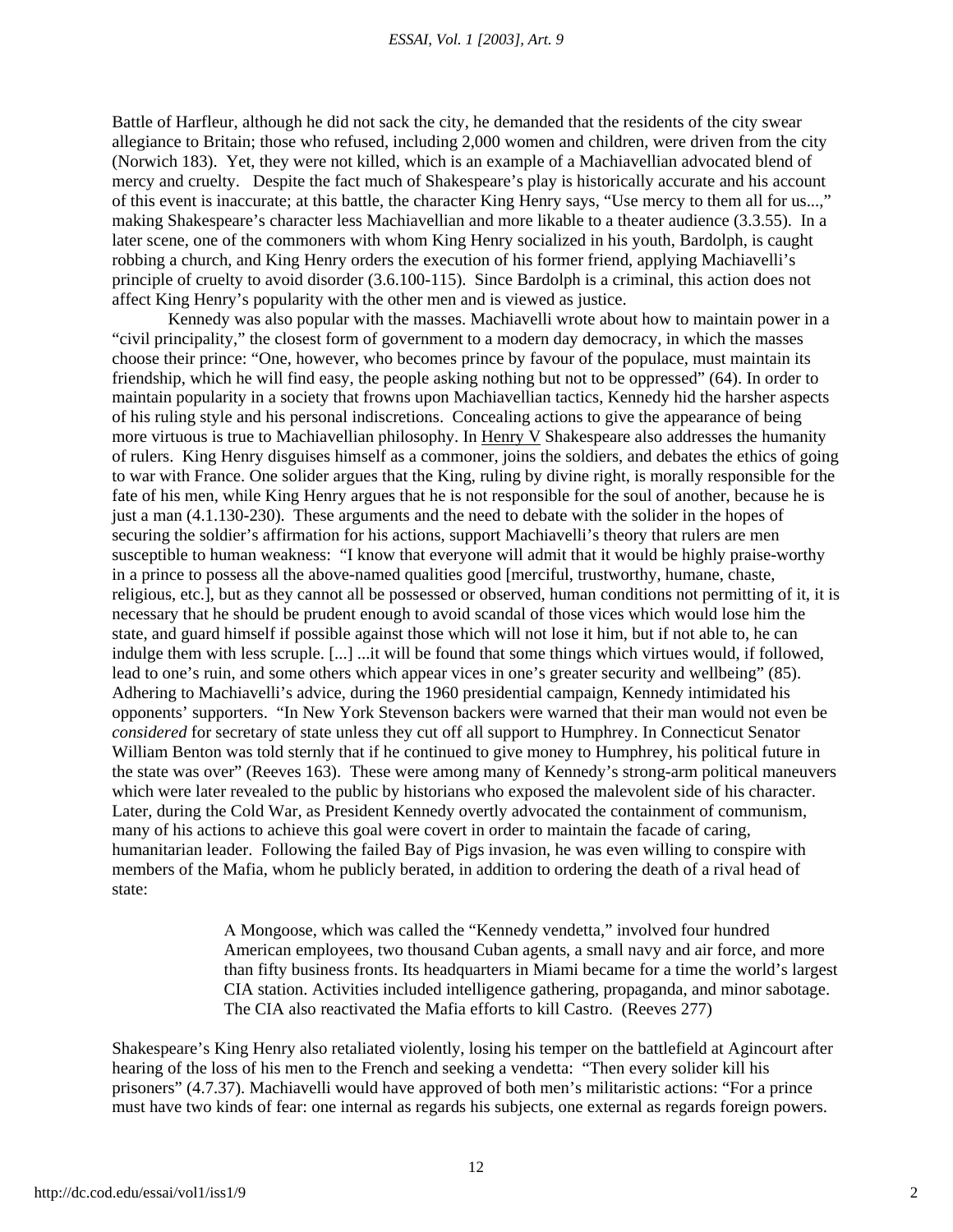From the latter he can defend himself with good arms and good friends, and he will always have good friends if he has good arms..." (95).

Conforming to Machiavellian tradition, both Shakespeare's King Henry and President Kennedy took violent actions toward external enemies, but played the role of magnanimous leader to their people. Part of this facade included having a vision, or positive goal, which would include and benefit all followers, and every follower was called a friend and equal. Shakespeare's Henry V and President John F. Kennedy's visionary speeches are widely studied. The St. Crispin's Day Speech from Henry V is mandatory reading for College of DuPage's leadership course, which has an entire unit dedicated to "Articulating a Vision" ( Phi Theta Kappa 13-14). President Kennedy, adopted the St. Crispin's Day speech and elements of Machiavellism as part of his vison for the American presidency.

Referring to the treatment of ministers and advisors, Machiavelli writes, "Because there is no other way of guarding oneself against flattery than by letting men understand that they will not offend you by speaking the truth, you lose their respect. [...] ...by choosing a council of wise men, and giving these alone full liberty to speak the truth to him, but only of those things that he asks and of nothing else..." (116). In the St. Crispin's Day Speech King Henry claims the common man to be his brother, which is ironic, since the second act of the play describes how he cuts ties with the common man upon his ascension to the throne (2.1). Kennedy used this famous speech to motivate his staff:

> Like soldiers in the front line, they [Kennedy's staff] worked all night when they had to, and through the next day. They shared a deep rooted patriotism and can do attitude about endeavors large and small. Kennedy was fond of quoting the famous St. Crispin's Day speech from Shakespeare's *Henry V* ("We few, we happy few, we band of brothers;/For he today that sheds his blood with me/ Shall be my brother"). Kennedy paid each member of his band of brothers the same salary \$21,000, and would have gladly given them all the same title, special assistant. He wanted no staff meetings, no thicket of bureaucracy. He wanted his men to come to him. (Leamer 479)

Kennedy's famous inauguration speech was nationalistic, tapping into liberal ideas and showing the influence of Henry V's St. Crispin's Day speech. Similar to King Henry addressing his band of brothers, Kennedy addressed his fellow citizens, making them his equals: "And, so my fellow Americans: ask not what your country can do for you----ask what you can do for your country. My fellow citizens of the world: ask not what America will do for you, but what together we can do for the freedom of man" (Leamer 473). This speech and the development of the Peace Corps are major parts of the Kennedy legacy. Ironically, Kennedy expected the Peace Corps to be a flop and appointed his brother-in-law to head the organization, so it would be easier to fire the director when it failed (Reeves 255). Furthermore, Kennedy is remembered as a liberal, and Kennedy despised liberals: "Jack [President Kennedy] readily admitted lacking any firm ideological leaning. He told one writer in early 1953 that he especially disliked letters that chided him for failing to be a true liberal. 'I'd be very happy to tell them I'm not a liberal at all. I've never joined the Americans for Democratic Action or the Americans Veterans Committee. I'm not comfortable with those people'" (Reeves 119). Kennedy was a student of political science, following Machiavelli's instruction: "...the prince ought to read history and study the actions of eminent men, see how they acted in warfare, examine the causes of their victories and defeats in order to imitate the former and avoid the latter, and above all, do as some men have done in the past, who have imitated some one, who has been much praised and glorified..." (83). Following Machiavellian theory, Kennedy incorporated elements of Shakespeare's play into his style of governing in order to maintain his good relationship with the American public. He successfully used quotes from Shakespeare and other great men to cover up his own lack of ideology, and became a symbol of twentieth-century nationalism, America's Henry V.

As a result of Kennedy's success, contemporary political science students now learn from Kennedy, studying his methods, as he studied the great men who came before him. Through the study of Kennedy, these future "princes" are keeping alive the political theories of Machiavelli and Shakespeare whose ideas once again will be recycled, creating the vision for the next generation of political leadership.